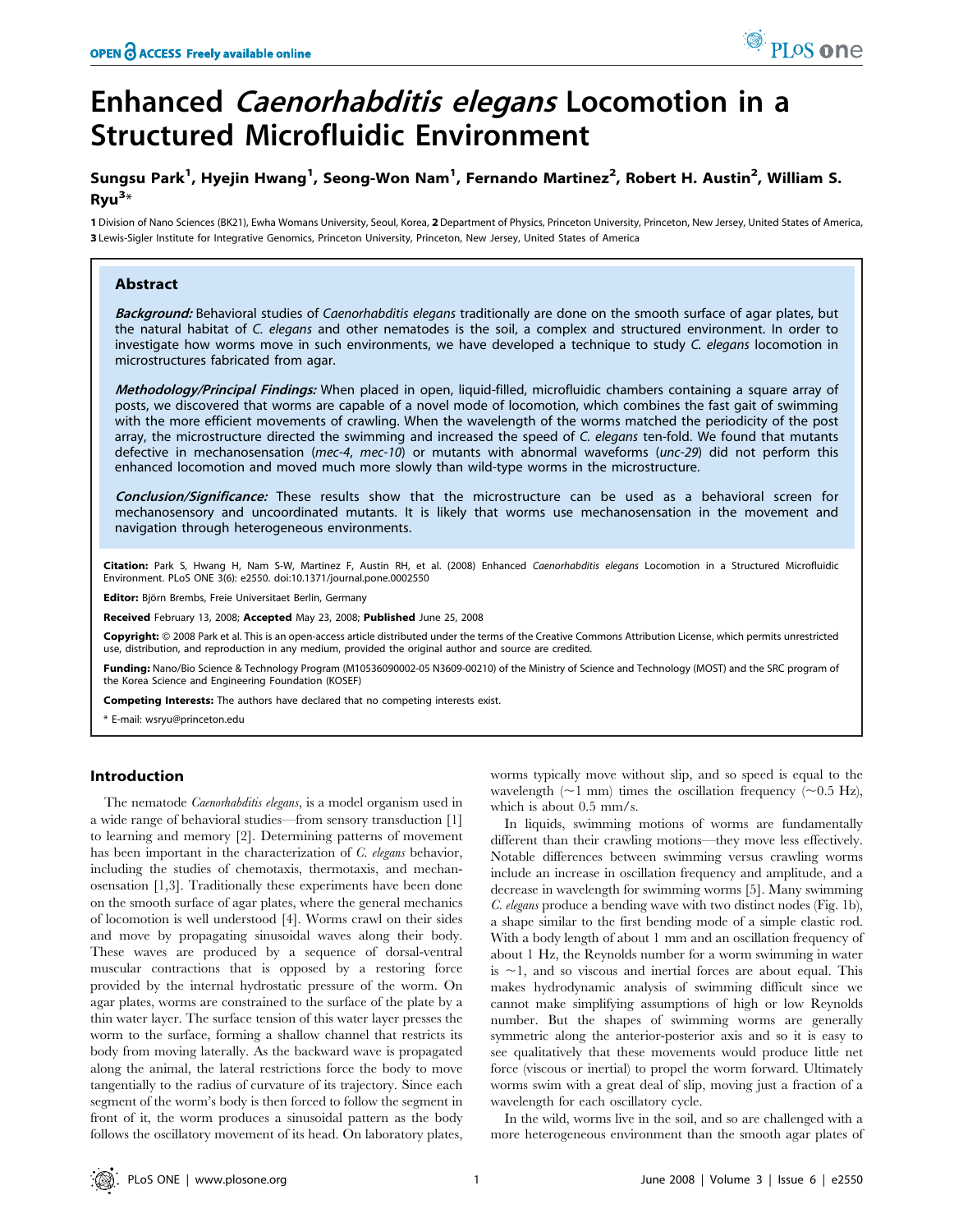

Figure 1. C. elegans crawling and swimming. (a) An image of a worm crawling on agar and leaving a sinusoidal trail in a bacterial lawn is shown. Since the worm moves with very little slip, the body follows the curvature of the sinusoidal waves that are propagated down the length of the animal. (b) Multiple exposure of swimming C. elegans in bulk liquid. The image shows the variance of a sequence of 20 images taken at 30 Hz of adult N2 worms. Grey scale level of image indicates variance, with high variance (large movements) indicated by black, and zero variance (small movements) indicated by white. Note the bi-nodal bending motions. Inset shows a series of swimming strokes through a half-cycle. doi:10.1371/journal.pone.0002550.g001

the laboratory. In order to investigate how worms move through complex and confined spaces—like the interstitial areas between soil particles—we introduced worms into microfluidic structures with features on the spatial scale of the worm. Previous studies have used microfabricated chambers [6], mazes [7], and arrays of posts [8], to explore worm behavior in more structured and challenging environments. However, our structures are unique in that they are cast from agar instead of the elastomer, polydimenthylsiloxane (PDMS), and are left unsealed. This open system is filled with buffer and relies on the surface tension of the liquid surface to keep worms confined. Casting the structures out of agar and leaving them unsealed allows this system to be made more easily and quickly than PDMS structures that require a glassbonding step, and our open system facilitates loading and retrieving worms from the structure.

To our surprise we found that in a simple structure of uniformly spaced posts, worms are capable of very fast and directed motion. This unusual behavior is a combination of the fast bending motions of swimming worms with the laterally-restricted mechanics of crawling worms. By testing the movements of uncoordinated and mechanosensory defective mutants in the microstructure, we found that this ''enhanced swimming'' was dependent on the worm's sinusoidal pattern of motion and its mechanosensory feedback.

# Results

To better understand how C. elegans swims through heterogeneous environments, we placed worms in microfabricated structures made from 3% agar and recorded their movements with time-lapse video-microscopy. The structures were produced using microlithrographic fabrication techniques previously described [9], but modified to cast agar instead of polydimethylsiloxane. We also cast some of the agar structures from PDMSbased molds, which we found released larger grid structures with fewer defects. The structures consisted of a shallow chamber (20 mm $\times$ 20 mm $\times$ 0.11 mm) containing circular posts (300 µm in

dia., 0.11 mm tall) in a square grid configuration with a range of center-to-center distances (350 to 550  $\mu$ m). The chambers were filled to the top with buffer, and worms synchronized for size  $(900\pm40 \text{ }\mu\text{m} \text{ in length}, 650\pm40 \text{ }\mu\text{m} \text{ wavelength})$  were placed in the structures and tested for motility. Worm movements could be studied for several hours.

In bulk fluid, worms swam inefficiently with an oscillation frequency of  $1.5\pm0.13$  Hz and a velocity of about  $0.12\pm0.03$  mm/s. In the microstructures with center-to-center post spacings of  $425$  to  $475 \mu m$ , locomotion became strikingly more efficient and directed (Fig. 2, 3). Worms weaved their way through the posts along the diagonal directions increasing their swimming bending frequency to  $1.92 \pm 0.08$  Hz (p = 0.001) and reaching speeds greater than  $1.3 \text{ mm/sec}$ , more than  $10 \times$  the speed in bulk fluids. This enhanced swimming was persistent and many worms swam from one corner of the structure to the other without interruption. Outside of this range of post spacing (425–  $475 \text{ }\mu\text{m}$ , the probability of enhanced swimming dropped quickly, and the few worms that did perform enhanced swimming swam at a slower speed (Fig. 3). We tested unc-29 worms which perform slightly abnormal sinusoidal movements [10]—the animals generate a larger amplitude at their heads compared to their tails. These worms move normally on agar with similar oscillation frequency, but when placed in the microfluidic structures they failed to perform enhanced swimming and moved much more slowly in the array (Fig. 4).

We captured and analyzed the motion of worms using computer imaging. It is apparent that the directed motion and increased speed of the worm is the result of the combination of fast oscillations of swimming motility and the reduced slip of crawling mechanics. The liquid environment allows the worm to remain free swimming and the posts allow for an efficient conversion of bending movements to forward motion. Posts spaced approximately at half the wavelength of the worm's sinusoidal waveform provide a point of external force throughout the movement cycle, similar to the lateral restriction provided by the shallow channels that worms make when crawling on the surface of an agar plate.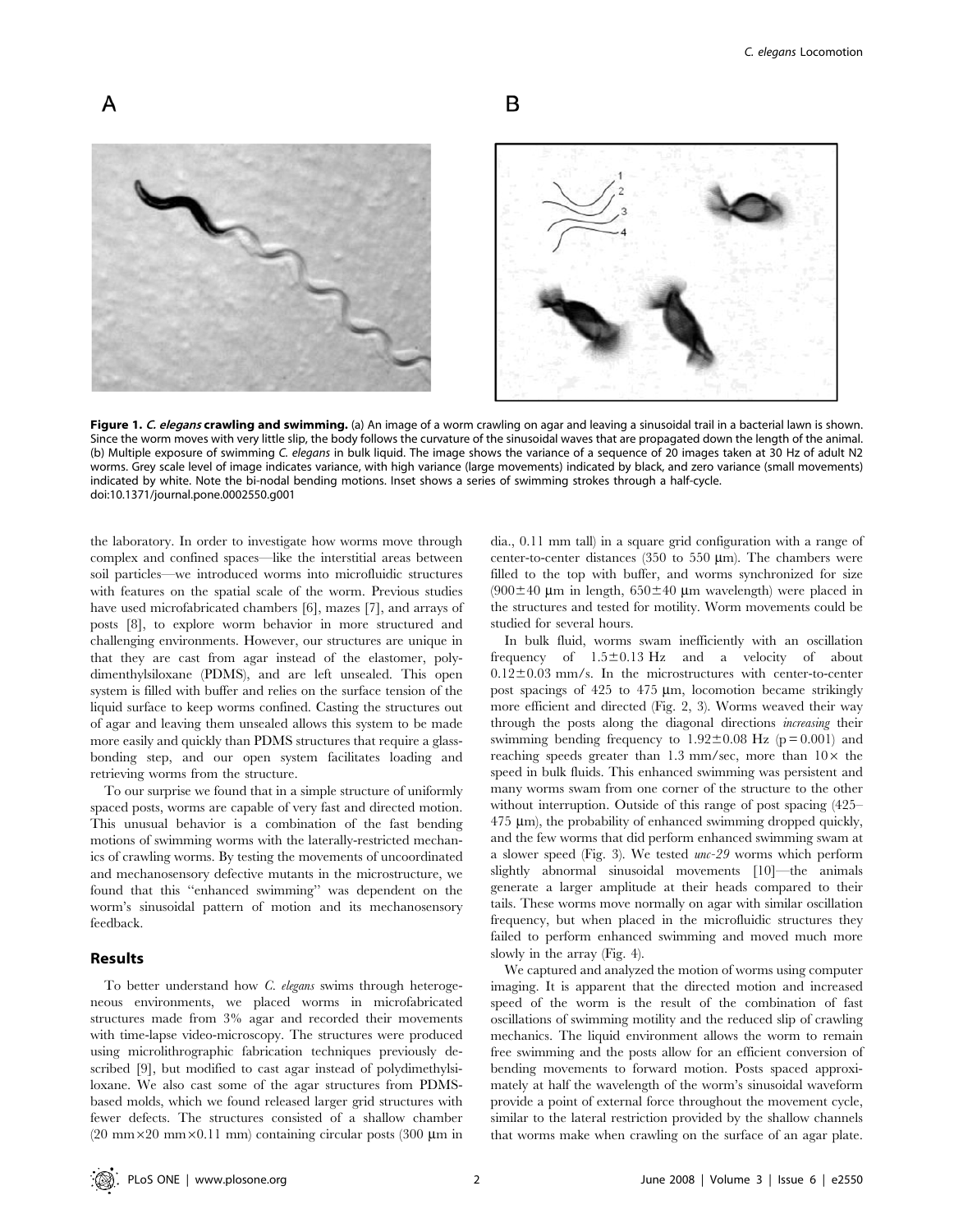

Figure 2. Multiple exposure of a worm performing enhanced swimming in an agar post array. (a) The picture contains 10 time-lapse images taken at 5 Hz, with worms swimming right to left. Post diameter is 300 microns, post spacing is 475 microns center-to-center, and post height is 110 microns. Starting at post 1, worm then contacts post 2 at half cycle, and finally post 3 for a complete cycle. Scale bar = 1 mm. (b) an isometric schematic of the worm motion as it moves in the microfabricated grid. doi:10.1371/journal.pone.0002550.g002

For each half cycle, worms push off posts on either side of its body. After a full cycle, worms have traversed approximately a full wavelength along the diagonal direction (Fig. 2), allowing worms to ''swim'' with minimal slip. As expected with this mechanism of locomotion, a worm's swimming speed in the post array is linearly proportional to its oscillation frequency (Fig. 5).

A



Figure 3. Enhanced swimming speed versus post spacing. The speed of worms moving persistently along the diagonal of the post array as shown in Fig. 3, was calculated by measuring the center of mass of the worm as a function of time and taking the discrete derivative. Error bars indicate the standard error. doi:10.1371/journal.pone.0002550.g003

C. elegans is mechanosensitive [2]. To determine if mechanosensitivity is involved in the enhanced locomotion through the microfluidic structure, we tested a variety of mechanosensory mutants and found that mec-4(e1339) and mec-10(e1515) showed no differences in movement on agar or in bulk fluids when compared to wild-type worms, but performed at reduce speeds in the grid, failing to sustain the enhanced swimming pattern even though they were the same size as the wild-type worms (Fig. 4). Phenotypically mec-4 and mec-10 mutants are defective to "gentle" touches. For example mec-4 and mec-10 worms fail to respond to a light touch applied manually with an eyelash, while wild-type worms will respond by accelerating forward or backward depending on the placement of the stimulus. Physiologically MEC-4 and MEC-10 are core subunits of the same mechanosensitive channel [11,12], and so have a similar mechanosensory defect and produce similar behavior in the microstruture. Apparently, wild-type worms can sense the posts through this "gentle" touch transduction pathway while they are moving through the post array and respond by increasing their oscillation speed. Worms clearly are relying on the transduction of touch in their navigation of the microstructure and probably utilize this sensory pathway more routinely and subtly in their normal movements than we have expected previously.

# Discussion

The understanding of the self-powered motion of organisms through microfabricated structures is the first step towards their use in scientific and in bioengineering applications [13]. Even though the natural environment of  $C$ . elegans is more complex than our microstructures, we believe that a better understanding of the worm's natural movements can be revealed by studying its behavior in microfabricated structures as described here. We have shown that novel swimming behavior emerges when worms are challenged with an array of posts in a microfluidic environment. This is a surprising mode of locomotion that would not have been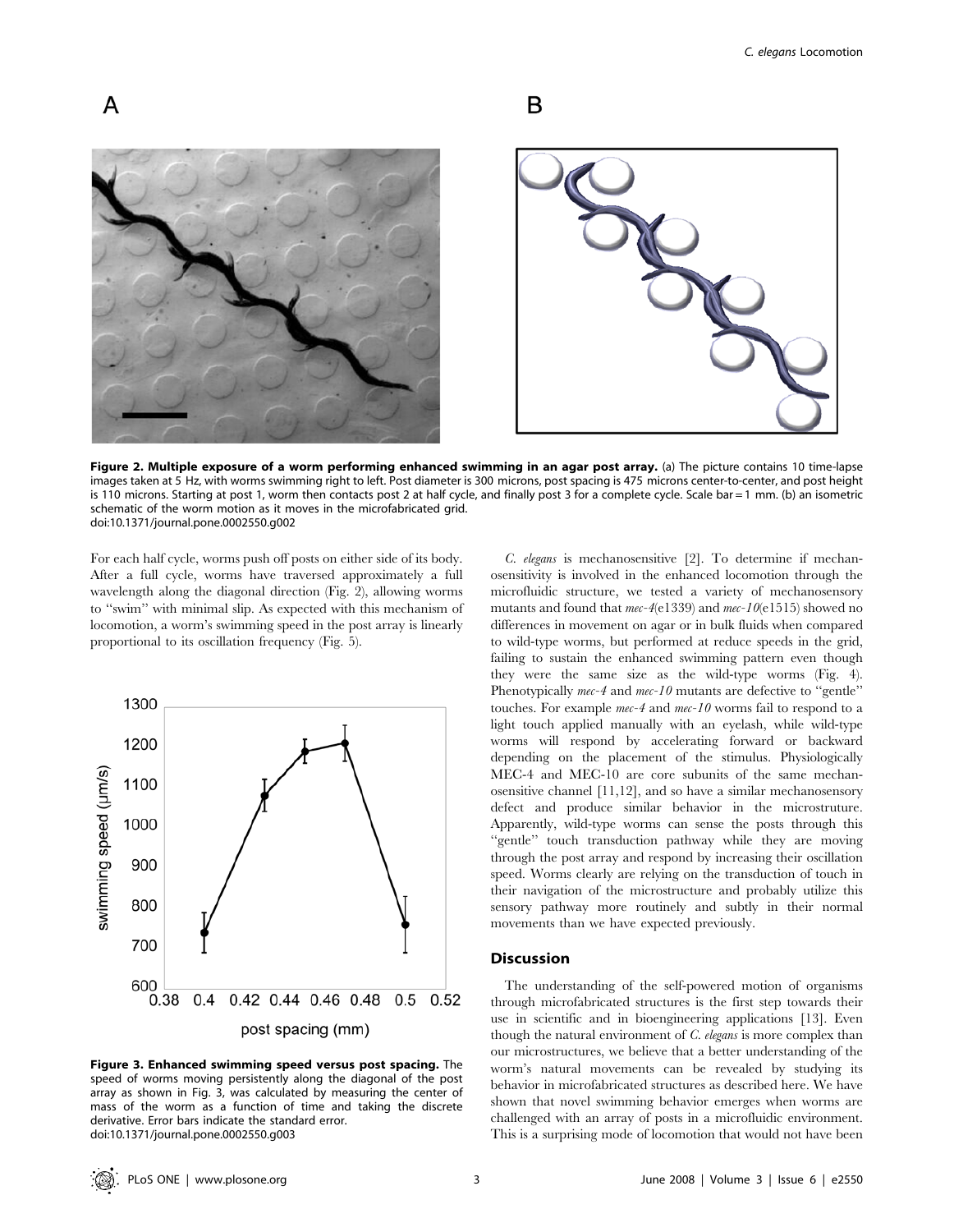

Figure 4. Motility of C. elegans strains on agar plates and in the grid microstructures. A) Oscillation frequency of worms in different environments. Error bars indicate the standard deviation. B) Speed of worms only moving in the forward direction (not turning or bending) was measured. For plate measurements  $n = 10$ , and for grid measurements  $n = 30$ 

doi:10.1371/journal.pone.0002550.g004

discovered under standard laboratory conditions. We also believe that this type of technology will be useful for the basis of behavioral screens.

Previously, microstructures made from PDMS have been used to develop a behavioral assay to screen for oxygen sensing mutants [6] and for olfaction [14]. Other studies have used chambers [6] and maze-like [7] micro-fabricated structures to explore worm behavior, but these devices have larger spatial structures than



Figure 5. Post-array swimming speed versus oscillation frequency. Speed of N2 worms moving only in the forward direction (not turning or bending) was measured. doi:10.1371/journal.pone.0002550.g005

described here and so worm locomotion was effectively unchanged from movement on agar plates. Our system is similar in design to another post array structure recently used to study worm behavior [8] but presumably their hexagonal-post array does not support the enhanced locomotion we see in our square-post arrays.

Here we show that our simple agar microstructures can differentiate between mechanosensory mutants that show no locomotory defect under normal laboratory conditions. The failure of mechanosensory mutants to navigate the microstructures in the same manner as wild-type worms suggests that mechanosensation is important in how worms navigate the complicated structures of soils. Worms have an exquisite sense of touch, and it has even been shown that worms can ''feel'' when they are in a lawn of bacteria [15]. It is likely that the worm uses its sense of touch more widely and generally for decisions of navigation and foraging than previously expected. C. elegans has likely developed specialized behaviors to deal with heterogeneous environments and so the easy-to-build structured microfluidic environments demonstrated here will be useful in their discovery and study.

## Materials and Methods

#### Microfabrication

The grid structures were drawn using L-edit (Tanner Research, Pasadena, CA). The homogeneous grid structures were confined to a square lattice of  $20 \text{ mm}^2$  enclosed by 5 mm thick walls. The pattern of the grid structures was printed on a transparent film using a high-resolution printer with an accuracy of 10 microns. The transparency served as a mask for the subsequent photolithography. The procedure used to fabricate the SU-8 molds has been previously described [9]. Photoresist (SU-8 10, MicroChem, Newton, MA) was spin-coated onto a polished silicon wafer to create a master mold with 110-micron thick features. The spincoated wafer was exposed to UV light through the mask by a mask aligner (Oriel 8051, Oriel Instruments, Stratford, CT). Unexposed photoresist was removed with SU-8 developer, and the remaining photoresist served as the mold for the agar. 3% Bacto-agar in